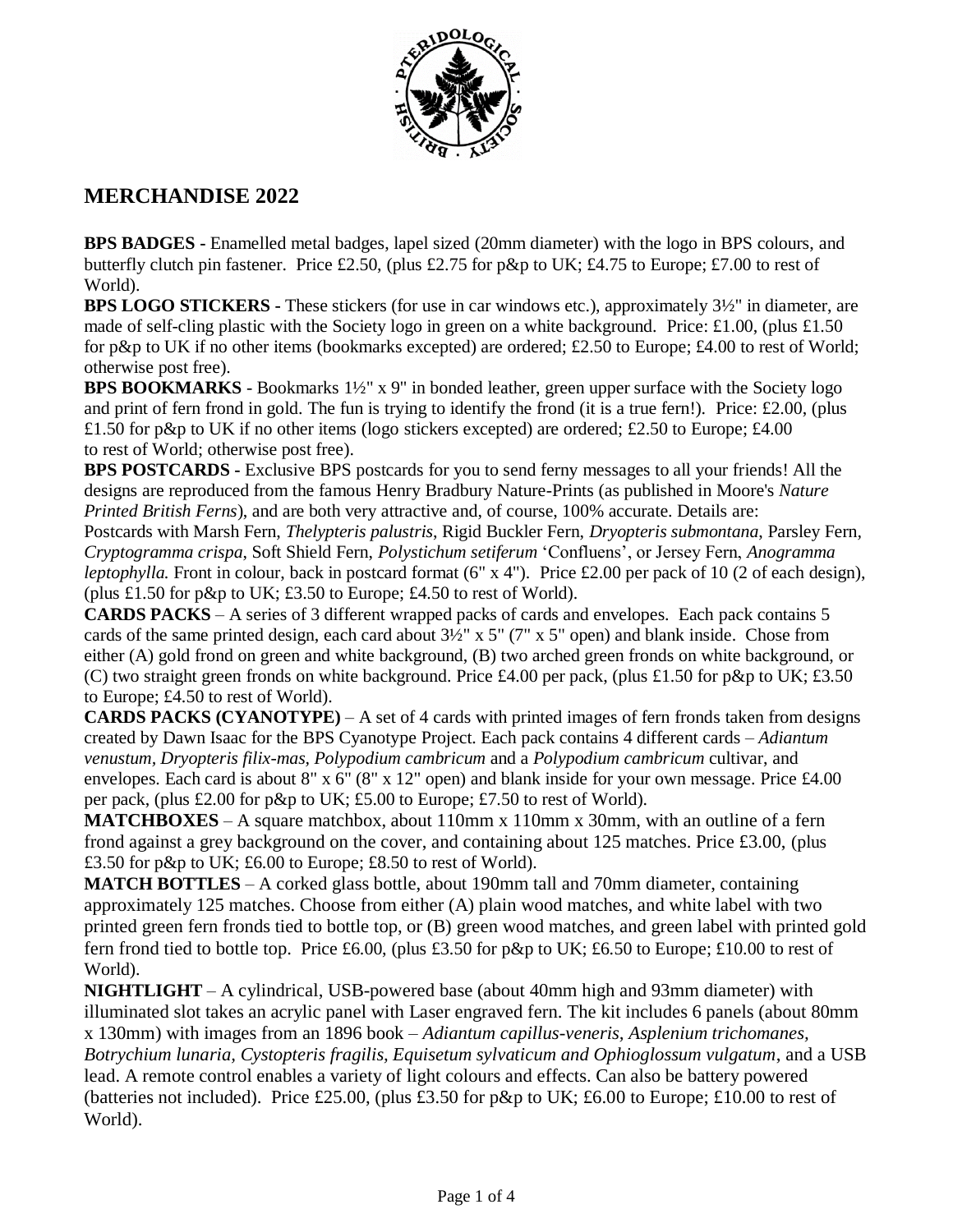**TROWEL** – A handy trowel with the BPS logo Laser-engraved on the rear of the stainless steel blade. The wooden handle has a leather hanging thong. Overall trowel length is about 330mm with the blade about 140mm long and 100mm at the widest part. Price £11.00, (plus £4.00 for p&p to UK; £8.00 to Europe; £16.00 to rest of World).

**TROWEL (PERSONALISED)** – As previous item but with your own text added. You can add up to 3 lines in Free Sans or Free Serif, with or without italics. Choose either 5mm high font (7 characters or spaces per line) or 3mm high font (12 characters or spaces per line). Please enter requirements in table at the end of page 3.

NB. By ordering this item, I agree to Ashley Basil Horticultural Services (the engraver) having my name and address. Price £16.00, (plus £4.00 for p&p to UK; £8.00 to Europe; £16.00 to rest of World).

**BPS BALLPOINT PENS** - Retractable ballpoint pen with green body, black rubber grip and the Society logo and British Pteridological Society in gold along the barrel. Price £0.50 each, (plus £1.50 for p&p to UK; £3.50 to Europe; £4.00 to rest of World).

**BPS / FSC KEY TO COMMON FERNS** – A take-in-the-field waterproof colour guide to 38 British ferns on 1 double-sided sheet! 8 pages fold down to 7" x 10". Price £2.00 each, (plus £1.50 for p&p to UK; £2.50 to Europe; £4.00 to rest of World).

**BPS "WHAT'S THAT FERN?" GUIDES** – A take-in-the-field full-colour, simple photographic guide to 19 British ferns in a 16-page, fully waterproof A5 booklet. Price £2.00 each, (plus £1.50 for p&p to UK; £2.50 to Europe; £4.00 to rest of World).

**BPS TIES -** These are in dark green polyester material with the Society logo (without the words) in gold. Price: £9.00, (plus £2.25 for p&p to UK; £5.25 to Europe; £8.50 to rest of World).

**BPS T-SHIRTS –** Back by popular demand, these are dark green and carry the Society logo embroidered in yellow-gold on the upper front left-hand side. Made of good quality 100% cotton, they are short sleeved. Sizes: small (S), medium (M), large (L), extra-large (XL) and extra-extra-large (XXL). Price: £10.00, (plus £3.50 for p&p to UK; £6.00 to Europe; £11.50 for rest of World).

**BPS POLO-SHIRTS -** These are dark green and carry the Society logo embroidered in yellow-gold in the 'shirt-pocket' position. Made of good quality polyester and cotton, they are short sleeved. Sizes: small (S), medium (M), large (L), extra-large (XL) and extra-extra-large (XXL). Price: £12.00, (plus £3.50 for p&p to UK; £6.00 to Europe; £11.50 to rest of World).

**BPS FERN POLO-SHIRTS** – The 125<sup>th</sup> anniversary black polo-shirts proved so popular that we have had them produced with the usual Society logo embroidered in green and the abstract multi-coloured depiction of a fern frond on the back. They are made of 100% cotton. Sizes: Women - small (S), medium (M), large (L) and extra-large (XL). Unisex – small (S), medium (M), large (L), extra-large (XL), extra-extra-large (XXL) and extra-extra-extra-large (XXXL). Price: £14.00, (plus £3.50 for p&p to UK; £6.00 to Europe; £11.50 to rest of World).

**BPS SWEAT-SHIRTS -** These are dark green and carry the Society logo embroidered in yellow-gold in the 'shirt-pocket' position. Made of good quality polyester and cotton, they are long sleeved. Sizes: small (S), medium (M), large (L), extra-large (XL) and extra-extra-large (XXL). Price: £16.00, (plus £4.00 for p&p to UK; £9.50 to Europe; £19.50 to rest of World).

**BPS FLEECES -** These are dark green and carry the Society logo embroidered in yellow-gold in the 'shirtpocket' position. Made of good quality polyester and cotton, they are long sleeved. Sizes: small (S), medium (M), large (L), extra-large (XL) and extra-extra-large (XXL). Price: £22.50, (plus £6.00 for p&p to UK; £9.50 to Europe; £19.50 for rest of World).

**DOUBLE HAND LENS** – Make sure you can see all that fine fern detail with this quality compact double hand lens. It comprises an 18mm 3-element 10x lens and a 12mm 5-element 20x lens in a single metal holder. Price: £7.00, (plus £3.50 for p&p to UK; £6.00 to Europe; £8.50 for rest of World).

**BPS JUTE BAGS** – Here's an environmentally-friendly way to carry around your shopping or potted plants, and at the same time advertise the BPS! This high quality jute bag measures  $16" \times 13\frac{1}{2}$ " x  $6\frac{3}{4}$ " and has woven carrying handles and an inner plastic coating. On one side is a large BPS logo with "The Society for Fern Lovers" and "www.ebps.org.uk" underneath, all in green. Price: £2.50, (plus £3.50 for p&p to UK; £6.00 to Europe; £8.50 for rest of World).

**BPS KEYRINGS** – Keep your keys together and advertise the BPS at the same time. The keyring has an enamelled disc with the BPS logo in green against a yellow background. Price £1.00, (plus £1.50 for p&p to UK; £3.50 to Europe; £4.00 for rest of World).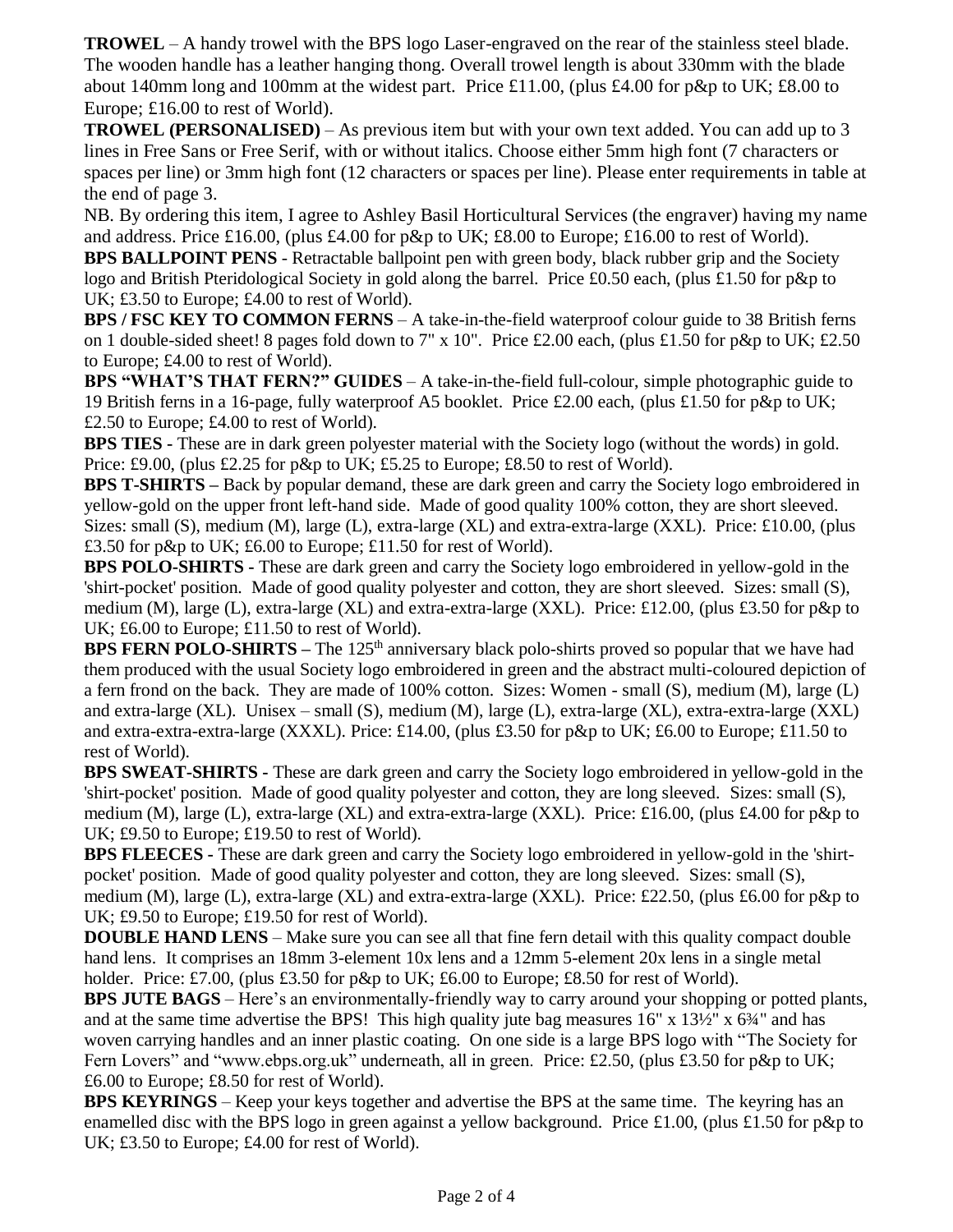**BPS LANYARDS** *–* Just the job for keeping items (e.g. lens, pen, keys) just in reach on a round-your-neck lanyard. Made in strong green polyester with the Society logo and British Pteridological Society in gold repeated along the 34" (87 cm) length, and have a metal clasp and safety break. Note, the lettering is waterresistant, not water-proof. Price £1.50, (plus £1.50 for p&p to UK; £3.50 to Europe; £4.00 for rest of World). **BPS BASEBALL CAPS** – Following several requests, here they are. Just the job for protecting your head and face from wind, sun and rain. In dark green with the BPS logo embroidered in yellow-gold at the front, they are one-size with an adjustable back-strap, and made in 100% heavy cotton. Price £8.50, (plus £4.00 for p&p to UK; £6.50 to Europe; £11.50 for rest of World).

**FERN SCARF -** A lovely, fine woven scarf designed by Susan Brooke with printed ferns. It is screen printed in India on 100% cotton (Fair Trade). Size is 20" (50 cm) wide by 71" (180 cm) long. Price £7.00, (plus £1.50 for p&p to UK; £2.50 to Europe; £4.00 for rest of World).

**FERN APRON –** Based on the same design as the fern scarf, Susan Brooke has now produced a unisex fern apron in beige with green printed ferns. It is 100% cotton and 23" (58 cm) wide by 35" (88 cm) long. The ties are black, 24" (61 cm) long and the neck loop also black and 21" (54 cm) long. Price £12.00, (plus £2.00 for p&p to UK; £4.50 to Europe; £5.50 for rest of World).

**BPS 125TH ANNIVERSARY –** To mark this occasion, we added three commemorative items to the list. The **BPS 125TH POLO SHIRTS** are sold out (but see above under BPS Fern Polo-shirts), but there is still time to buy the following:-

**BPS 125TH TEA TOWELS -** These are white, made of 100% cotton and approximately 28" x 19½" (71 cm x 49 cm). They carry the Society 125<sup>th</sup> logo printed in green on the front. Price: £3.50, (plus £2.00 for p&p to UK; £4.50 to Europe; £5.50 to rest of World).

**BPS 125TH FERN MUGS** – These are ceramic 330ml mugs with white inner and black outer. On one side is the BPS 125<sup>th</sup> logo in green against a white rectangular background, and on the other side an abstract multi-coloured depiction of a fern frond. Price £5.00 each, (plus £3.50 for p&p to UK; £6.50 to Europe; £8.50 to rest of World).

## **SEE PAGE 4 FOR ORDER FORM.**

| Line | Sans | Serif | Free   Free   Normal   Italic   3mm   5mm | $\ast$ | $\ast$ | Text |
|------|------|-------|-------------------------------------------|--------|--------|------|
|      |      |       |                                           |        |        |      |
|      |      |       |                                           |        |        |      |
|      |      |       |                                           |        |        |      |

Please enter details for **TROWEL (PERSONALISED)**

**\* NB** Maximum number of characters or spaces per line is 12 with 3mm high font or 7 with 5mm high font.